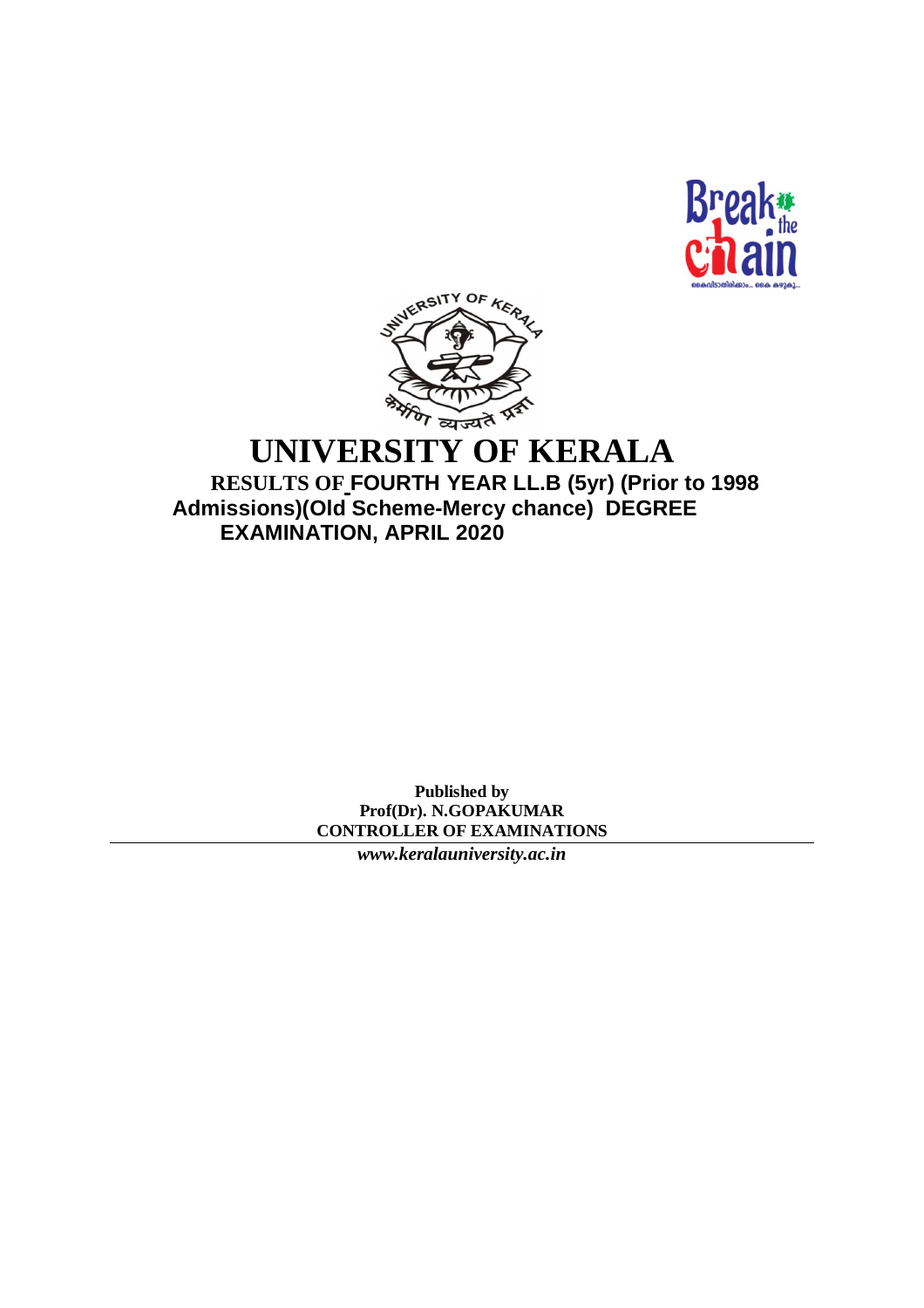*NOT TO BE PUBLISHED BEFORE 31.05.2022*

# **UNIVERSITY OF KERALA**

 *Results of Fourth Year* **LL.B (5yr) (Prior to 1998 Admissions)(Old Scheme- Mercy chance) Degree Examination April 2020.**The following are the provisional list of successful candidates in the **Fourth Year LL.B (5yr) (Prior to 1998 Admissions)(Old Scheme-Mercy chance) Degree Examination,APRIL2020**

- 1. Originals of the qualifying certificates shall be forwarded to the University for Verification of eligibility conditions. Mark list will not be issued to those whose fees are not yet remitted to the University.
- 2. The mark lists will not be issued to the candidates in respect of whom there are defects to be rectified and whose fees are due although their results have been provisionally released now.
- 3. **Candidates who are applying for Revaluation/Scrutiny should submit application only through offline on or before 08/06/2022**.
- **4.** The results will be available on **[www.keralauniversity.ac.in](http://www.keralauniversity.ac.in)**

Sd/-

**University Buildings, Dated -31.05.2022**

**Thiruvananthapuram Controller of Examinations**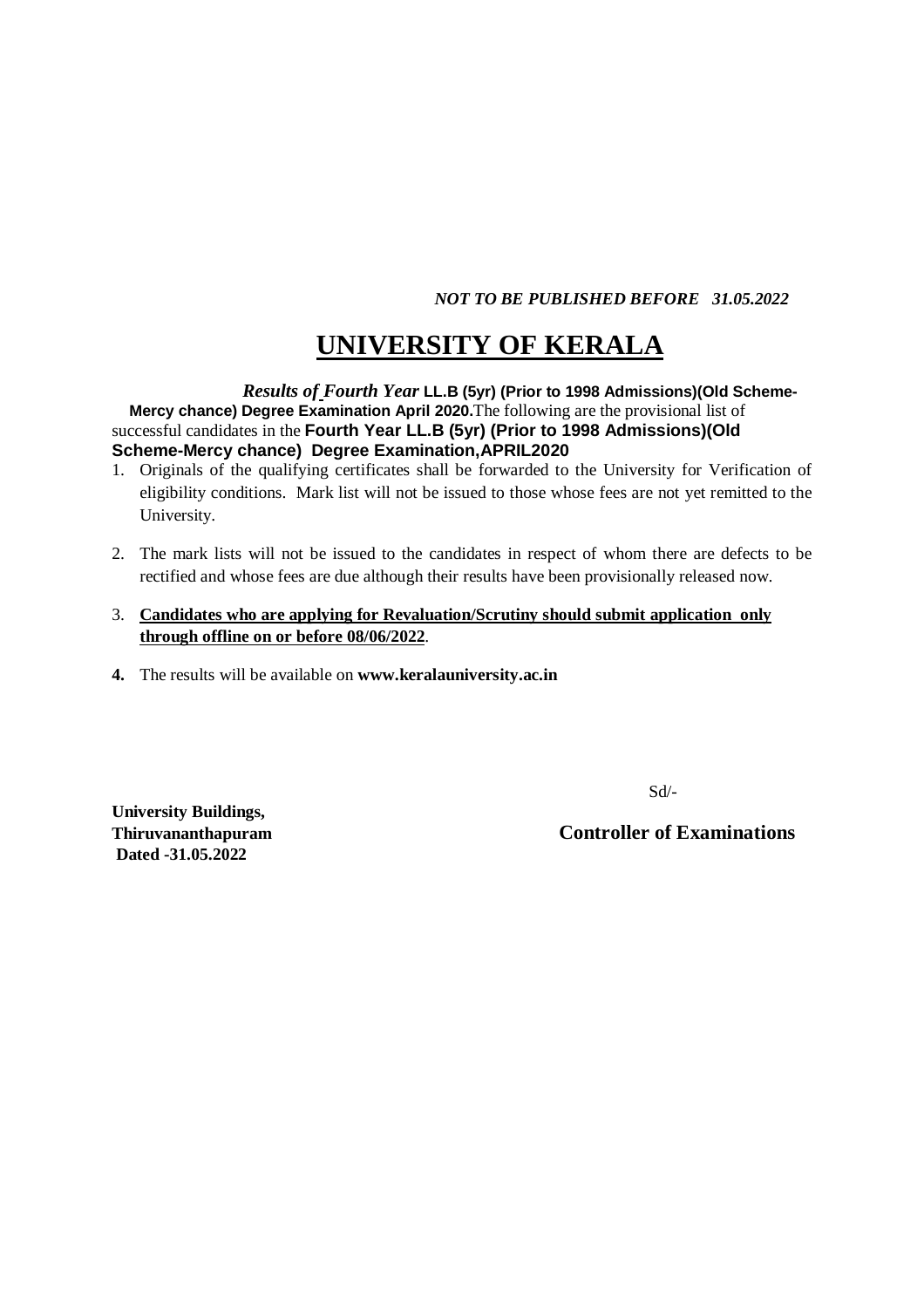### **UNIVERSITY OF KERALA**

EG I /2022 Thiruvananthapuram Dated: 31.05.2022

### **SYNDICATE - IN - CIRCULATION**

The provisional list of Register Numbers of successful candidates at the Fourth Year LL.B (5yr) (Prior to 1998 Admissions)(Old Scheme-Mercy chance) Degree Examination, April 2020 as declared by the Board of Examiners is given below:

| Name of the Examination          | No.        | No.      | <b>Total Pass</b> | % of Pass |
|----------------------------------|------------|----------|-------------------|-----------|
|                                  | Registered | Appeared |                   |           |
|                                  |            |          |                   |           |
|                                  |            |          |                   |           |
| Fourth Year LL.B (5yr) (Prior to |            |          |                   |           |
| 1998 Admissions)(Old             |            |          |                   | 100%      |
| Scheme-Mercy chance)             |            |          |                   |           |
| Degree Examination, April        |            |          |                   |           |
| 2020                             |            |          |                   |           |

The result may be approved. It is proposed to publish the result on 31.05.2022

Sd/- University Buildings **CONTROLLER OF EXAMINATIONS**

Thiruvananthapuram Dated: 31.05.2022

Copy to:

- 1. All Syndicate Members
- 2. The Principals of the Colleges concerned
- 3. The P.S. to V.C / P.V.C.
- 4. The P.A. to Registrar
- 5. M & C
- 6. EJ I Section
- 7. EJ IX
- 8. PRO / Enquiry